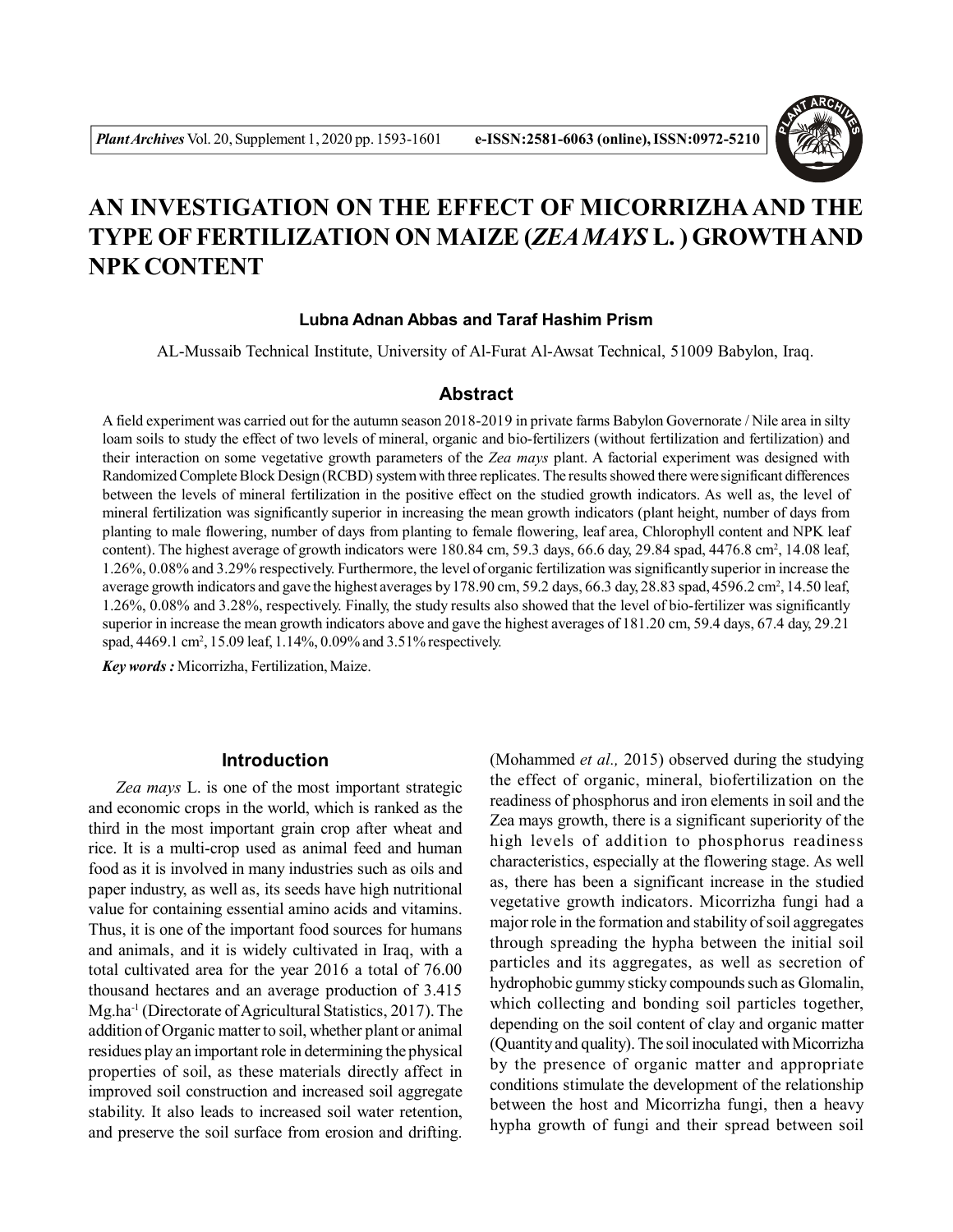particles and the formation of stable soil aggregates. Micorrizha also performs to decompose the organic materials and formation of different chemical compounds that are the source of their nutrition and energy, as well as the compounds that are produced from organic matter are also a bond materials for soil particles, which improve the soil structure and increase the aggregates stability (Rillig and Mummey, 2006). Phosphorus plays many important roles for the plant, which is essential for the germination process through its importance in the energy production of that process as it is stored in seeds in the form of phytin, which is calcium and magnesium salts of phytic acid. Phosphorus is also a major nutrient that a plant needs in relatively large quantities, and most phosphorus compounds are found in soils with low readiness for growing plants, where Iron and aluminum phosphate are dominating in the acidic soils, while calcium phosphate dominating in alkalinity soils. Furthermore, due to the importance of phosphorus in the plant growth and productivity, as well as, for the acceleration of its reactions and its deposition, adsorption in the Iraqi calcareous soils, it must be provided at an appropriate level of available phosphorus for absorption through adding phosphate fertilizers together to the organic fertilizers. This addition improves the chemical and physical properties of soil and the fertility when it decomposed in the soil by microorganisms (Al- Zubaidi, 2010). The aim of this study is to investigate the role of the Zea mays seed inoculation with the Micorrizha fungi spores. As well as, the addition of organic and mineral fertilizer in the readiness of phosphorus element, and the plant's ability on its absorption and the effect of this addition in some indicators of Zea mays plant growth.

#### **Materials and Methods**

A field experiment was carried out for the autumn season 2018-2019 on a private farm in Babylon Governorate / Nile area in silty loam soils classified as (Typic Torrifluvents) according to (AL-agidi 1976) classification. The land was divided into plots of (3m \* 4m) area and 2m width, where 2m distance were left between the blocks to prevent fertilizer transport between blocks and a 1m distance between each experimental units. The plots were irrigated lightly for calibration, and the cultivation was carried out on 20/7/2018 by four seeds/ hill of *Zea mays* seeds (ibaa variety 5018) obtained from the General Organization for Agricultural Research, and then reduced after two weeks to become one plant/ hill. The distance between one hill and another was (25cm), and the distance between one line and another was (75cm) to become the number of lines (5) lines within each experimental plots and with a plant density of (53333 plant/ha). The irrigation of plots was a surface irrigation or according to the plant's need at a rate of one irrigation/ week. Mineral fertilizer (C) was used at two levels (without fertilization  $C_0$ , fertilization according to recommendation  $C_1$ ). The fertilization included urea fertilizer (46% N) as a source of nitrogen element at a rate of 75 kg / dunum (added in two batches, the first one at the six leaf stage and the second batch 60 days after the first batch. Moreover, DAP fertilizer of 100 kg /dunum was added as a source of phosphorus at a rate of one batch. As well as, the Potassium sulfate fertilizer (43%  $K_2SO_4$ ) of 50 kg / dunum was used as source of the Potassium element in two batches, the first batch with the second date of adding N, (60) days after planting and the second batch at flowering. Two levels of decomposed organic fertilizer (B) (sheep residues) are (without fertilization  $B_0$ , organic fertilization  $B_1$ ), where the decomposed organic fertilizer was added to the experimental units and mixed with soil manually at a rate of 6 kg / plot, and two levels of bio-fertilizer (A) are (without fertilizing  $A_0$ , 100% bio-fertilizer  $A_1$ ). A factorial experiment was designed according to RCBD system with three replicates, as samples of field soil were taken before cultivation at a depth of 0-30cm. These samples were air dried and milled, then passed through a sieve with 2 mm diameter opening, and mixed well to homogenize it where the sample was taken for conducting some chemical and physical analyzes of the field soil as shown in Table 1.

The number of days traits from cultivation to 75% male flowering were studied, and the number of days from cultivation to 75% female flowering, plant height (cm), the chlorophyll index (spad), where the chlorophyll meter plus 502 (Japanese-made) was used to measure the chlorophyll index in the three leaves under the ear (Jemison and Williams, 2006). Moreover, the plant leaf area (cm<sup>2</sup> ) (Elsahookie, 1985), and the number of leaves per plant, leaf content of nitrogen, phosphorus and potassium elements. Finally, the data were analyzed statistically according to RCBD, where the averages were compared using the least significant difference test (L.S.D) at the significant level (0.05) using the Excel program (Al-Rawi and Mohammed, 1990).

## **Results and Discussion**

# **Effect of mineral and organic and bio-fertilization on plant height**

Table 2 indicates that there were a significant difference between the fertilization treatments in the effect on the plant height trait, as the treatment  $A_1$  was superior and gave the highest average that amounted to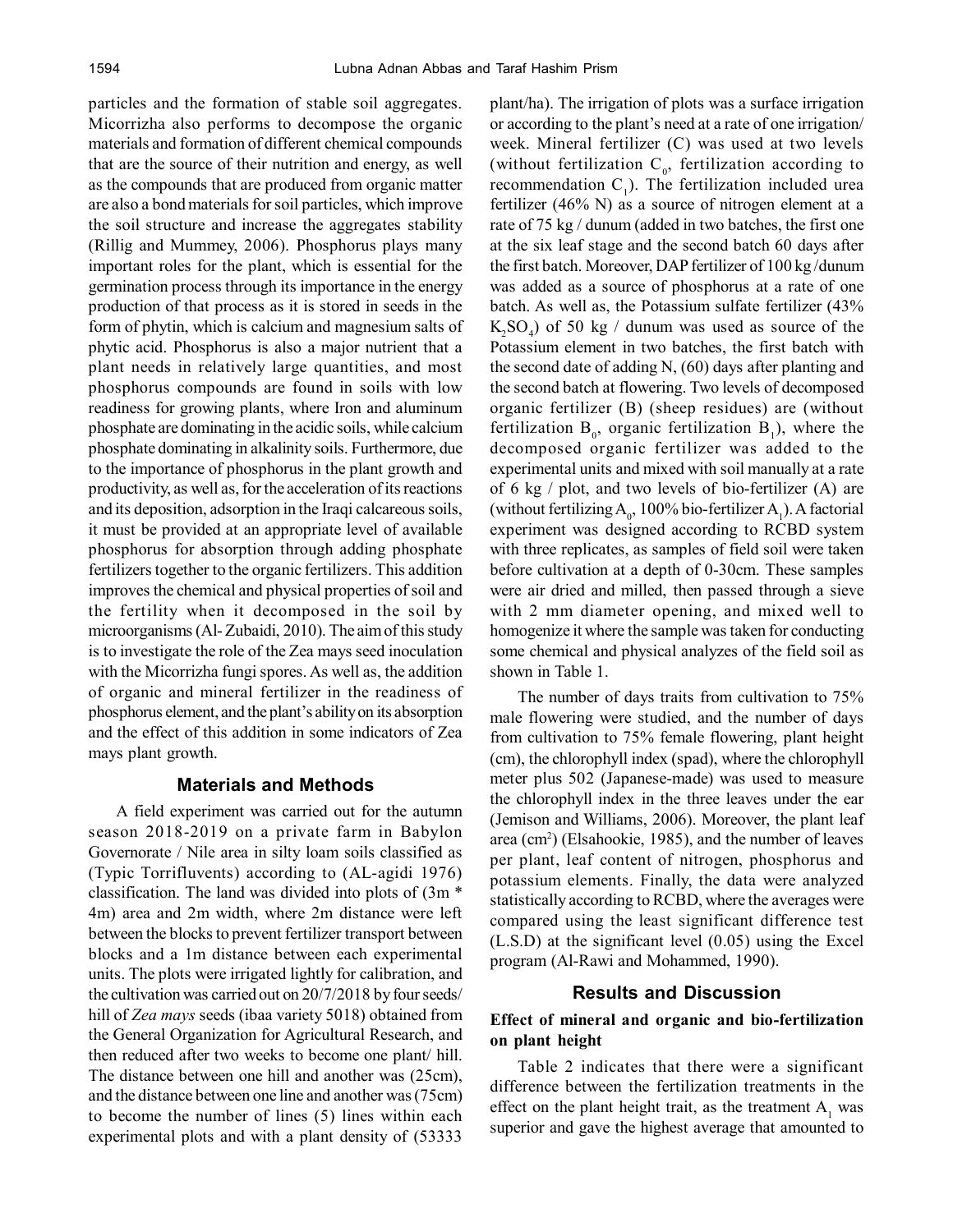| <b>Property</b>                  |                                          | <b>Value</b>  | Unit              |
|----------------------------------|------------------------------------------|---------------|-------------------|
| PH value $(1:1)$                 |                                          |               |                   |
| Electrical Conductivity EC (1:1) |                                          | 5.0           | ds/m              |
|                                  | Exchange capacity of the cation ions CEC | 10.1          | $Meq/100g$ m soil |
| Organic matter OM                | 1.21                                     | $\frac{0}{0}$ |                   |
| Available elements               | Nitrogen $N-NH4$ <sup>+</sup>            | 28.0          | <b>PPM</b>        |
|                                  | Phosphorus                               | 16.1          | <b>PPM</b>        |
|                                  | Potassium                                | 21.9          | <b>PPM</b>        |
| Bulk density                     |                                          | 1.17          | Mg/m3             |
| Soil separators                  | Sand                                     | 41.2          | $\frac{0}{0}$     |
|                                  | Silt                                     | 54.0          | $\frac{0}{0}$     |
|                                  | Clay                                     | 4.8           | $\frac{0}{0}$     |
| Soil texture                     |                                          |               | Silty loam soil   |

**Table 1:** Some chemical and physical properties of soil study before and nutrient absorption of the plant, this result cultivation.

 $(181.2)$  cm compared to the treatment  $A_0$ , which gave the lowest average reached (169.9) cm with an increase of (6.65%). The treatment  $B_1$  was significantly superior and gave the highest average of (178.9) cm, while the treatment  $B_0$  gave the lowest average of (172.3) cm, and the increase percentage was (3.83%). As for mineral fertilization, the treatment  $C_1$  was significantly superior by giving the highest average of (180.48) cm, and the treatment  $C_0$  gave the lowest average reached (170.64) cm with an increase percentage (5.76%). Moreover, for the bilateral interaction, the treatment of (bio-fertilizer  $A_1$  + organic fertilizer  $B_1$ ) was superior and gave the highest average reached (186.6) cm, while the treatment  $(A_0, B_0)$  for both fertilizers gave the lowest average reached (168.7) cm with an increase of (10.6%). While the bilateral interaction between (Bio-fertilizer A + mineral fertilization C) was superior and gave the highest average of (187.08) cm, and the treatment ( $A_0$ ,  $C_0$ ) gave the lowest average that reached (165.95) cm with an increase of (12.7%). Finally, no significant differences were observed between the treatments for the bilateral interaction between (organic fertilization B and mineral C). The triple interaction between (A, B, C) the fertilization treatment of all fertilizer types  $(A_1, B_1, C_1)$  was significantly superior and gave the highest average reached (191.50) cm compared to the treatment without fertilization  $(A_0, B_0, A_0)$  $C<sub>0</sub>$ ) which gave the lowest average reached (166.07) cm and with an increase percentage was (15.3%).

This may be due to the role of organic fertilizers, which led to improve the physical and chemical properties of the soil and reflected on the growth parameters, including plant height (Scotti *et al.,* 2015). Otherwise, it may be attributed to the role of bio-fertilizers in improving root growth and increasing the surface area of the absorption area which in turn increases the rate of water

were consistent what (Esmailpour *et al.,* 2013; Rady *et al.,* 2016) findings. Or else it may be attributed to the fact that mineral fertilizers provide Nitrogen, which has a role in cell division and elongation (Muhammad et al. 2014). As well as, potassium's role in the necessary enzymes activation in growth and its role in the transfer of nutrients from the roots to the leaves and then increase the growth and plant height. The current biological processes in plant require energy to accomplish, and here comes the role of phosphorus in transfer energy to complete these processes that leading to increased plant height (Havlin *et al*., 2005; Ali, 2007).

# **Effect of mineral, organic, bio-fertilization on male flowering**

Table 3 indicates that there was a significant difference between the fertilization treatments in the effect of male flowering trait. The treatment of biofertilization  $A_1$  was superior and gave the highest average reached (59.482 days) compared to the treatment  $A_0$  that gave the lowest average of (57.467 days) with an increase by 3.5%. Furthermore, the treatment  $B_1$  was significantly higher and gave an average reached (59.217 days), while treatment of  $B_0$  gave the lowest average (57.742 days) with an increase of 2.5%. As for the mineral fertilization, the treatment  $C_1$  was significantly superior by giving the highest average of (59.3 days), and treatment of  $C_0$  gave the lowest average (57.65 days) with an increase rate of 2.8%. As for the bilateral interaction, the treatment of  $(A_1 + B_1)$  was superior and gave the highest average of (60.05 days), while treatment of  $(B_0, A_0)$  for both fertilizers gave the lowest average by (56.55 days) with an increase of 6.1%. Fertilization treatment was significantly higher and gave an average of (59,915 days), and the treatment  $(A_0, C_0)$  gave the lowest average of (56.25 days) with an increase rate of 6.5%. Finally, no significant differences were observed between the treatments for the bilateral interaction between  $(B + C)$ . The triple interaction between (A, B, C) fertilizers the fertilization treatment of all fertilizer types was significantly superior and gave an average of (61.00 days) compared to the treatment  $(A_0, B_0, C_0)$  which gave the lowest average of (55.10 days) with an increase rate of 10.7%.

The addition of mineral fertilizers NPK with organic fertilizers has led to the continuation of vegetative growth and delayed flowering, where the high additions of nitrogen lead to flowering and maturity. About 39% of nitrogen absorbed by Zea mays plant used for forming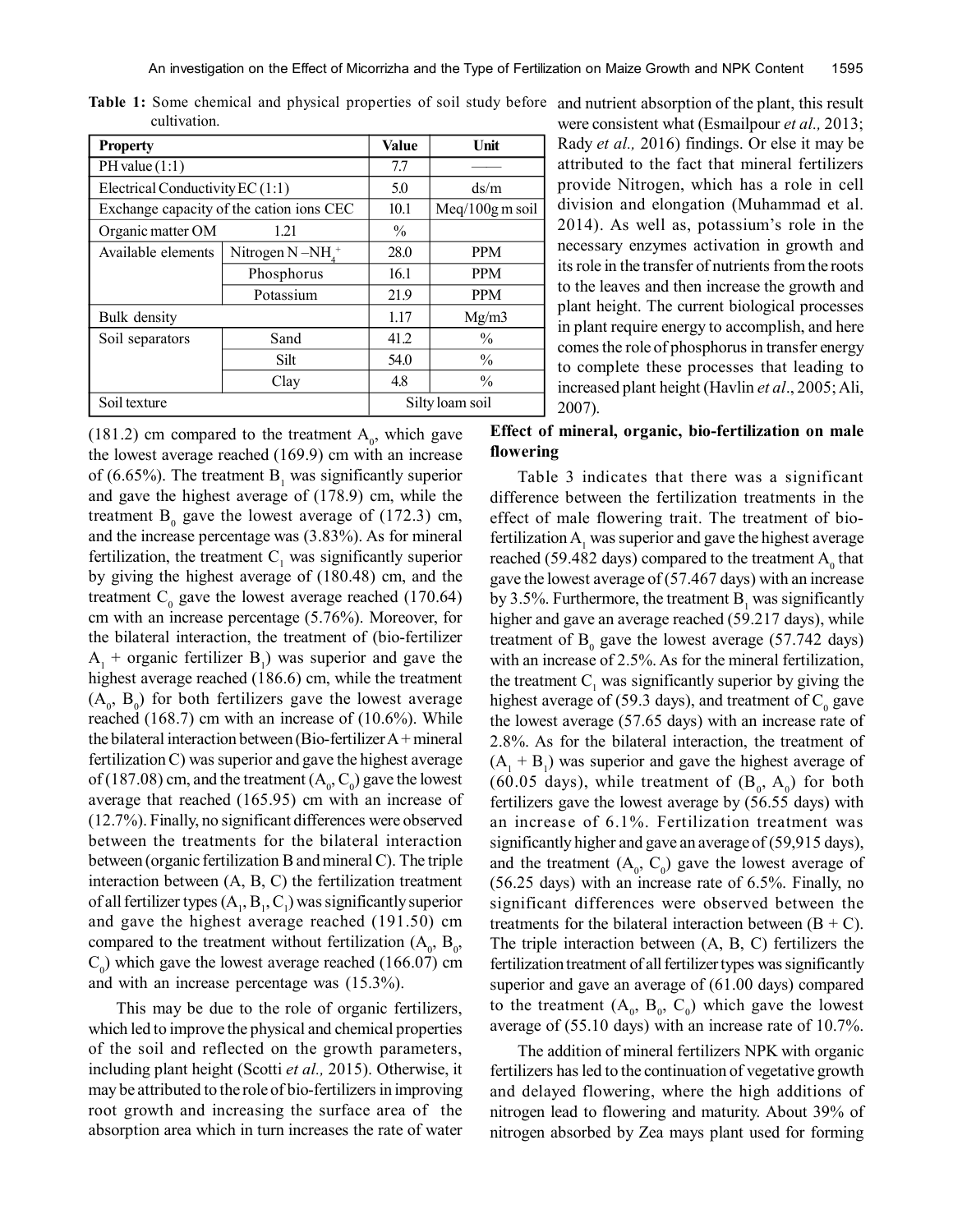| <b>Bio-fertilizer</b>               | Organic fertilizer                      |        | Mineral fertilizer | Average |
|-------------------------------------|-----------------------------------------|--------|--------------------|---------|
| Without                             | Without                                 | 166.07 | 171.33             | 168.7   |
| fertilization                       | fertilization                           |        |                    |         |
|                                     | fertilization                           | 165.83 | 176.43             | 171.1   |
| fertilization                       | Without                                 | 169.00 | 182.67             | 175.8   |
|                                     | fertilization                           |        |                    |         |
|                                     | fertilization                           | 181.67 | 191.50             | 186.6   |
| Average                             |                                         | 170.64 | 180.48             |         |
| LSD0.05                             |                                         | 1.65   | 3.30               | 2.33    |
| Bio-fertilizer * mineral fertilizer |                                         |        |                    |         |
|                                     | Without fertilization                   | 165.95 | 173.88             | 169.9   |
|                                     | fertilization                           | 175.33 | 187.08             | 181.2   |
|                                     | LSD0.05                                 | 2.33   |                    | 1.65    |
|                                     | Organic fertilizer * mineral fertilizer |        |                    |         |
|                                     | Without fertilization                   | 167.53 | 177.00             | 172.3   |
|                                     | fertilization                           | 173.75 | 183.97             | 178.9   |
|                                     | LSD0.05                                 |        | 2.33               | 1.65    |
|                                     |                                         |        |                    |         |

**Table 2:** Effect of organic and mineral and bio-fertilization on plant height (cm). properties of soil, which was reflected in the

**Table 3:** Effect of organic and mineral and bio-fertilization on male flowering.

| <b>Bio-fertilizer</b>                   | Organic fertilizer                  | Mineral fertilizer |        | Average |
|-----------------------------------------|-------------------------------------|--------------------|--------|---------|
| Without                                 | Without                             | 55.10              | 58.00  | 56.55   |
| fertilization                           | fertilization                       |                    |        |         |
|                                         | fertilization                       | 59.00              | 58.83  | 58.915  |
| fertilization                           | Without                             | 57.40              | 59.37  | 58.385  |
|                                         | fertilization                       |                    |        |         |
|                                         | fertilization                       | 59.10              | 61.00  | 60.05   |
| Average                                 |                                     | 57.65              | 59.3   |         |
|                                         | LSD0.05                             |                    | 0.31   | 0.44    |
|                                         | Bio-fertilizer * mineral fertilizer |                    |        |         |
| Without fertilization                   |                                     | 56.25              | 58.685 | 57.467  |
| fertilization                           |                                     | 59.05              | 59.915 | 59.482  |
| LSD0.05                                 |                                     | 0.44               |        | 0.31    |
| Organic fertilizer * mineral fertilizer |                                     |                    |        |         |
| Without fertilization                   |                                     | 57.05              | 58.415 | 57.742  |
| fertilization                           |                                     | 58.25              | 60.185 | 59.217  |
| LSD0.05                                 |                                     |                    | 0.44   | 0.31    |

the male and female organs, and its provision helps to growth and developed the reproductive organs. As well as, the abundance of nitrogen also increases the size and the speed of cells division, which leads to increased growth and its continuity that represented by plant height and leaf area. This increasing has led to increase the shadows, which in turn has led to increased auxins and gibberellins activities, leading to internodes elongation, then increasing plant height, and delaying male and female flowering (Duete *et al.,* 2008). As well as, the role of organic fertilizers and improve the physical and chemical

continuation of vegetative growth for a longer period, which led to delayed flowering.

# **3. Effect of mineral, organic, biofertilization on female flowering**

Table 4 indicates that there was a significant difference between the fertilization treatments in the effect of female flowering. The treatment  $A_1$  was superior and gave the highest average of (67,427 days) compared to the treatment  $A_0$  that gave the lowest average of (65.025 days) with an increase of 3.6%. The organic fertilization treatment  $B_1$ was superior and gave the highest average of (66.352 days), while the treatment  $B_0$  gave the lowest average of (66.1 days) with an increase of 0.3%. Moreover, the mineral fertilization, the treatment  $C<sub>1</sub>$  was superior by giving the highest average of (66.61 days) and the treatment  $C_0$  gave the lowest average

of (65.842 days) with an increase of 1.1%. As for the bilateral interaction  $(A + B)$  was superior and gave the highest average of (67.62 days), while treatment of  $(A_0, B_0)$  for both fertilizers gave the lowest average of (64.965 days) with an increase rate of 4.0%. In addition, the bilateral interaction between  $(A1 + C_1)$  gave a significant increase with a higher average reached (67.67 days) and the treatment  $(A_0, C_0)$  gave the lowest average reached (64.5 days) with an increase rate of 4.9%. Finally, the bilateral interaction between (B and C), the treatment of  $(B_1, C_1)$  gave a significant increases and giving the highest average of (66.52 days), and the treatment  $(B_0, C_0)$  gave the lowest average of (65.5 days) with an increase of 1.5%. As for the triple interaction between fertilizers, the fertilization treatment for all fertilizers types  $(A_1, A_2)$  $B_1$ ,  $C_1$ ) was significantly superior and gave the highest average of (66.61 days) compared to the treatment of without fertilization ( $A_0$ ,  $B_0$ ,  $C_0$ ) which

gave the lowest average of (64.00 days) with an increase of  $4.0\%$ .

# **Effect of mineral, organic, bio-fertilization on chlorophyll spad**

Table 5 indicates that there is a significant difference between the fertilization treatments in the effect of chlorophyll trait. The treatment  $A_1$  was superior and gave the highest average of (29.217 spad) compared to the treatment  $A_0$  that gave the lowest average of  $(26.177)$ spad) with an increase rate of 11.6%. Furthermore, the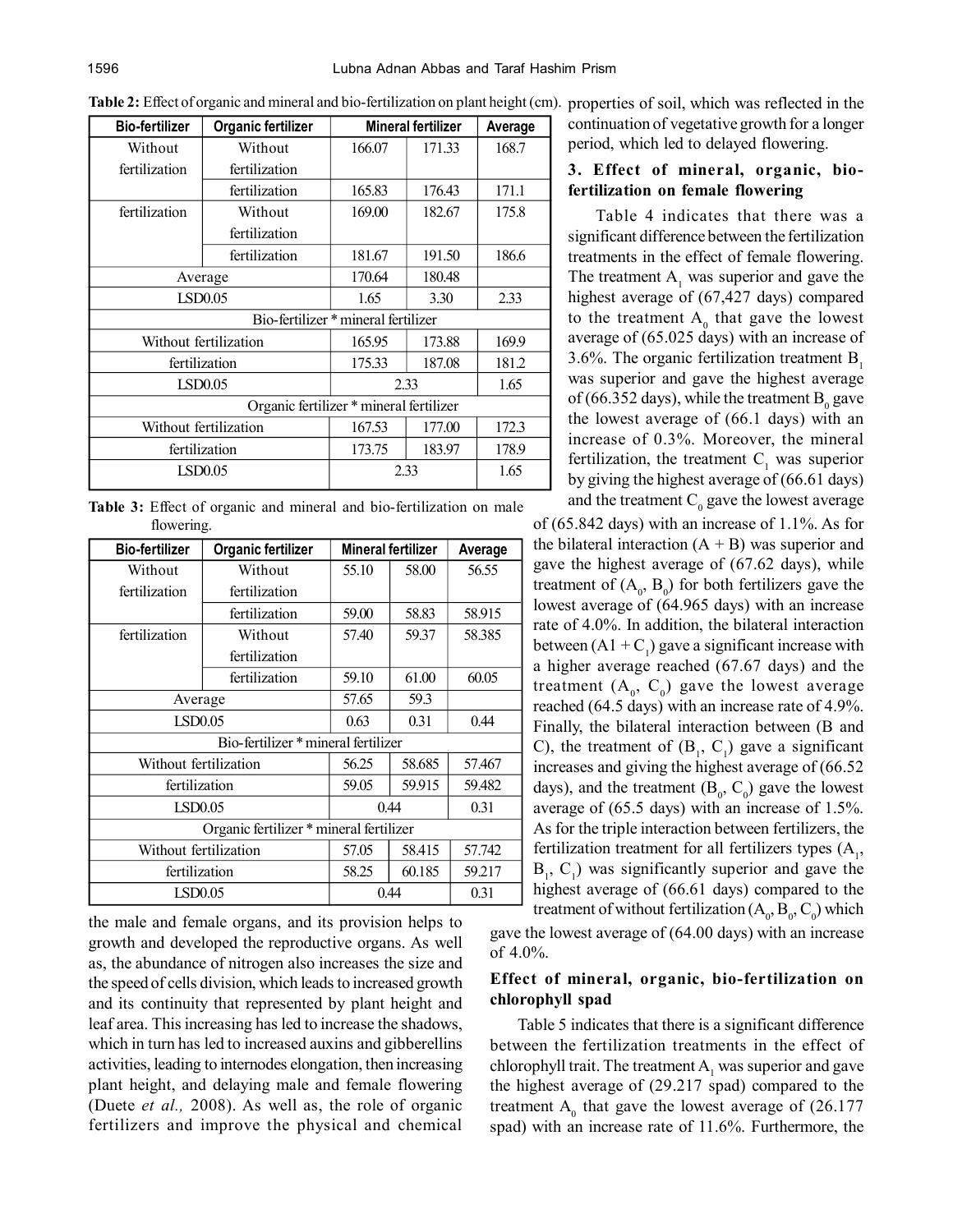| <b>Bio-fertilizer</b>              | Organic fertilizer                      |        | Mineral fertilizer | Average |
|------------------------------------|-----------------------------------------|--------|--------------------|---------|
| Without                            | Without                                 | 64.00  | 65.93              | 64.965  |
| fertilization                      | fertilization                           |        |                    |         |
|                                    | fertilization                           | 67.00  | 67.47              | 67.235  |
| fertilization                      | Without                                 | 65.00  | 65.17              | 65.085  |
|                                    | fertilization                           |        |                    |         |
|                                    | fertilization                           | 67.37  | 67.87              | 67.62   |
| Average                            |                                         | 65.842 | 66.61              |         |
| LSD0.05                            |                                         | 0.12   | 0.25               | 0.17    |
| Biofertilizer * mineral fertilizer |                                         |        |                    |         |
| Without fertilization              |                                         | 64.50  | 65.55              | 65.02   |
|                                    | fertilization                           | 67.18  | 67.67              | 67.42   |
|                                    | LSD0.05                                 | 0.17   |                    | 0.12    |
|                                    | Organic fertilizer * mineral fertilizer |        |                    |         |
|                                    | Without fertilization                   | 65.50  | 66.70              | 66.10   |
|                                    | fertilization                           | 66.18  | 66.52              | 66.35   |
| LSD0.05                            |                                         |        | 0.17               | 0.12    |

**Table 4:** Effect of organic and mineral and bio-fertilization on female flowering. of  $(A_1, C_1)$  gave a significant increases and

**Table 5:** Effect of organic and mineral and bio-fertilization on chlorophyll trait.

| <b>Bio-fertilizer</b>                   | Organic fertilizer                  |       | Mineral fertilizer | Average |
|-----------------------------------------|-------------------------------------|-------|--------------------|---------|
| Without                                 | Without                             | 25.27 | 26.50              | 25.88   |
| fertilization                           | fertilization                       |       |                    |         |
|                                         | fertilization                       | 25.60 | 27.34              | 26.47   |
| fertilization                           | Without                             | 25.63 | 28,83              | 27.23   |
|                                         | fertilization                       |       |                    |         |
|                                         | fertilization                       | 25.69 | 36.72              | 31.20   |
|                                         | Average                             |       | 29.84              |         |
| LSD0.05                                 |                                     | 0.86  | 1.71               | 1.21    |
|                                         | Bio-fertilizer * mineral fertilizer |       |                    |         |
| Without fertilization                   |                                     | 25.43 | 26.92              | 26.17   |
| fertilization                           |                                     | 25.66 | 32.77              | 29.21   |
| LSD0.05                                 |                                     | 1.21  |                    | 0.86    |
| Organic fertilizer * mineral fertilizer |                                     |       |                    |         |
| Without fertilization                   |                                     | 25.45 | 27.66              | 26.55   |
| fertilization                           |                                     | 25.64 | 32.03              | 28.83   |
| LSD0.05                                 |                                     | 1.21  |                    | 0.86    |

organic fertilization treatment  $B<sub>1</sub>$  was superior and gave the highest average of (28.837 spad), while the treatment  $B_0$  gave the lowest average of (26.557 spad) with an increase rate of 8.5%. Finally, the mineral fertilization  $C_1$ was superior by giving the highest average of (29.847 spad), and the treatment  $C_0$  gave the lowest average of (25.547 spad) with an increase rate of 16.8%. As for the bilateral interaction  $(A + B)$  was superior and gave the highest average of (31.205 spad), while treatment of ( $A_0$ ,  $B_0$ ) for both fertilizers gave the lowest average of (25.885) spad) with an increase of 20.5%. Then, the bilateral interaction between  $(A + C)$ , the fertilization treatment giving the highest average reached (32.775 spad) and the treatment of without fertilization  $(A_0, C_0)$  gave the lowest average reached (25.435 spad) with an increase of 28.8%. Besides, the treatment of  $(B_1, C_1)$  gave a significant increases and giving the highest average reached (32.03 spad), and the treatment  $(B_0, C_0)$  gave the lowest average of (25.45 spad) with an increase of 25.8%. As for the triple interaction between fertilizers (A, B, C) , the fertilization treatment for all fertilizers types was significantly superior and gave the highest average of (36.72 spad) compared to the treatment of without fertilization  $(A_0, B_0, A_0)$  $C_0$ ) that gave the lowest average of (25.27 spad) with an increase of 45.3%.

The reason for the treatments superiority of the organic and bio-fertilization and humic

acid fertilization may be attributed to the role of organic fertilizers in improving the chemical and physical soil properties. It reflects positively in increasing the roots growth and penetration, as well as, increase the absorption of nutrients from the plant, including nitrogen and magnesium, which are the basic component of building a chlorophyll molecule in the plant (Havlin *et al.,* 2005). In addition to micro-bio organisms plays an important role in promoting root growth and increasing the surface area of the absorption area and then increasing the absorption rate of water and nutrients from the soil which leads to increased plant leaf area and chlorophyll content (Bonkowski *et al.,* 2000; Tahir and Sarwar, 2013).

# **Effect of mineral, organic, bio-fertilization on leaf area**

Table 6 indicates that there was a significant difference between fertilization treatments in the effect on leaf area. The treatment  $A_1$  was superior

and gave the highest average of  $(4496.01 \text{ cm}^2)$  compared to the treatment  $A_0$  that gave the lowest average of  $(4218.47 \text{ cm}^2)$  with an increase rate of 6.5%. The organic fertilization treatment  $B_1$  was superior and gave the highest average of (4596.21 cm<sup>2</sup>) while the treatment  $B_0$ gave the lowest average of (4091.28 cm<sup>2</sup>) with an increase of 12.3%. While the mineral fertilization, the treatment  $C_1$  was superior by giving the highest average of (4476.87) cm<sup>2</sup>) and the treatment  $C_0$  gave the lowest average of  $(4210.61 \text{ cm}^2)$  with an increase of 6.3%. The bilateral interaction  $(A_1 + B_1)$  was superior and gave the highest average of (4622.45 cm<sup>2</sup>), while the treatment  $(A_0, B_0)$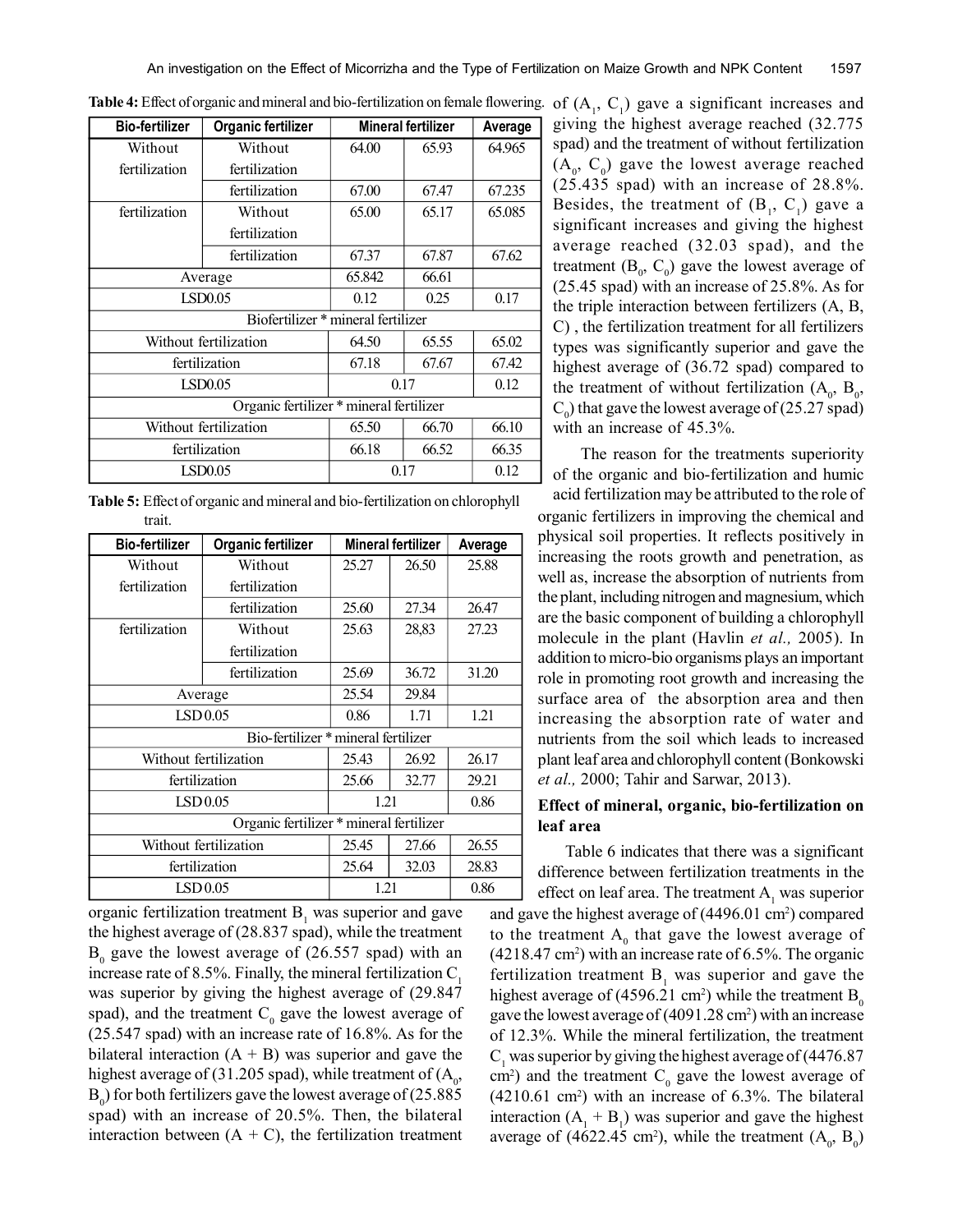| <b>Bio-fertilizer</b>                   | Organic fertilizer | Mineral fertilizer |         | Average |
|-----------------------------------------|--------------------|--------------------|---------|---------|
| Without                                 | Without            | 3461.30            | 4272.67 | 3766.98 |
| fertilization                           | fertilization      |                    |         |         |
|                                         | fertilization      | 4534.27            | 4605.67 | 4569.97 |
| fertilization                           | Without            | 4256.23            | 4374.93 | 4315.58 |
|                                         | fertilization      |                    |         |         |
|                                         | fertilization      | 4590.67            | 4654.23 | 4622.45 |
| Average                                 |                    | 4210.61            | 4476.87 |         |
|                                         | LSD0.05            |                    | 263.18  | 186.09  |
| Bio-fertilizer * mineral fertilizer     |                    |                    |         |         |
| Without fertilization                   |                    | 3997.78            | 4439.17 | 4218.47 |
| fertilization                           |                    | 4423.45            | 4514.58 | 4469.01 |
| <b>LSD0.05</b>                          |                    | 186.09             |         | 131.59  |
| Organic fertilizer * mineral fertilizer |                    |                    |         |         |
| Without fertilization                   |                    | 3858.76            | 4323.80 | 4091.28 |
| fertilization                           |                    | 4562.47            | 4629.95 | 4596.21 |
| LSD0.05                                 |                    |                    | 186.09  | 131.59  |

**Table 6:** Effect of organic and mineral and bio-fertilization on leaf area with an increase of 19.9%. Finally, the triple  $(cm<sup>2</sup>).$ 

**Table 7:** Effect of organic and mineral and bio-fertilization on leaves number.

| <b>Bio-fertilizer</b>                   | Organic fertilizer | <b>Mineral fertilizer</b> | Average |       |
|-----------------------------------------|--------------------|---------------------------|---------|-------|
| Without                                 | Without            | 11.80                     | 12.33   | 12.06 |
| fertilization                           | fertilization      |                           |         |       |
|                                         | fertilization      | 12.50                     | 13.00   | 12.75 |
| fertilization                           | Without            | 13.50                     | 14.37   | 13.93 |
|                                         | fertilization      |                           |         |       |
|                                         | fertilization      | 15.87                     | 16.63   | 16.25 |
| Average                                 |                    | 13.41                     | 14.08   |       |
| LSD <sub>0.05</sub>                     |                    | 0.89                      | 1.78    | 1.26  |
| Bio-fertilizer * mineral fertilizer     |                    |                           |         |       |
| Without fertilization                   |                    | 12.15                     | 12.66   | 12.40 |
| fertilization                           |                    | 14.68                     | 15.50   | 15.09 |
| LSD0.05                                 |                    | 1.26                      |         | 0.89  |
| Organic fertilizer * mineral fertilizer |                    |                           |         |       |
| Without fertilization                   |                    | 12.65                     | 13.35   | 13.00 |
| fertilization                           |                    | 14.18                     | 14.81   | 14.50 |
| LSD0.05                                 |                    | 1.26                      |         | 0.89  |

for both fertilizers gave the lowest average of (3866.98 cm<sup>2</sup> ) with an increase of 19.5 %. As well as, the bilateral interaction between  $(A + C)$ , the fertilization treatment of  $(A_1, C_1)$  gave a significant increases and giving the highest average reached (4514.85 cm<sup>2</sup>), and the treatment of without fertilization  $(A_0, C_0)$  gave the lowest average reached  $(3997.78 \text{ cm}^2)$  with an increase of 12.9%. Moreover, the bilateral interaction between  $(B_1 \text{ and } C_1)$ gave a significant increase with the highest average that reached  $(4629.95 \text{ cm}^2)$ , and the treatment of without fertilization gave the lowest average of  $(3858.76 \text{ cm}^2)$  interaction between fertilizers (A, B, C), the fertilization treatment for all fertilizers types was significantly superior and gave the highest average of  $(4654.23 \text{ cm}^2)$  compared to the treatment of without fertilization  $(A_0, B_0, C_0)$  which gave the lowest average of  $(3461.30 \text{ cm}^2)$  with an increase of 34.4%. This may be due to the effect of organic fertilizers on the readiness of most essential nutrients and their absorption from the plant, which results in the expansion and elongation of the cell and increase its activity, which leads to an increase in the amount of protein and carbohydrates accumulated in the leaves,

In addition to its role in improving the chemical, physical, and biological soil properties, then reduces the soil alkalinity, which is reflected in increasing readiness of most major and minor nutrients for absorption from the plant, which present good agreement with (Zafar *et al.,* 2011) and (Faisal *et*

*al.,* 2013) findings. This was due to the role of microorganisms in the secretion of some hormones and active substances in the Rhizosphere, such as gibberellin, cytokinins. As well as, auxins and some organic acids mono or dicarboxyl, which in turn effects on the pH values around the root zone, which helps to readiness the elements and most important of which is phosphorus and activate the root and the root hairs that had a broad area. This was similar to (Abd Al-Razak and El-Sheshtawy, 2013; Pandy *et al.,* 2013; Muhammad *et al.,* 2014) findings, which may be attributed to the positive effect of mineral fertilizers in the general activity of the plant and increase its leaf area. Since the Nitrogen element has an important role in providing appropriate food environment for plant growth, and then increases leaf area, and increasing the leaf content of chlorophyll to enter its formation and as a result increase photosynthesis outputs. The lack of nitrogen leads to leaves aging as a result of the destruction of the protein already found in the leaf, as well as the role of phosphorus in the transfer of energy

necessary to accomplish the biological processes of the plant. Moreover, the role of potassium is to activate the enzymes responsible for the photosynthesis process and the transfer its outputs, which are used in growth as well as its role in the transfer of nutrients from the roots to the leaves and then increase the leaf area, (Ali, 2007; Jumaili, 2009)

# **Effect of mineral, organic, bio-fertilization on leaves number**

Table 7 indicates that there was a significant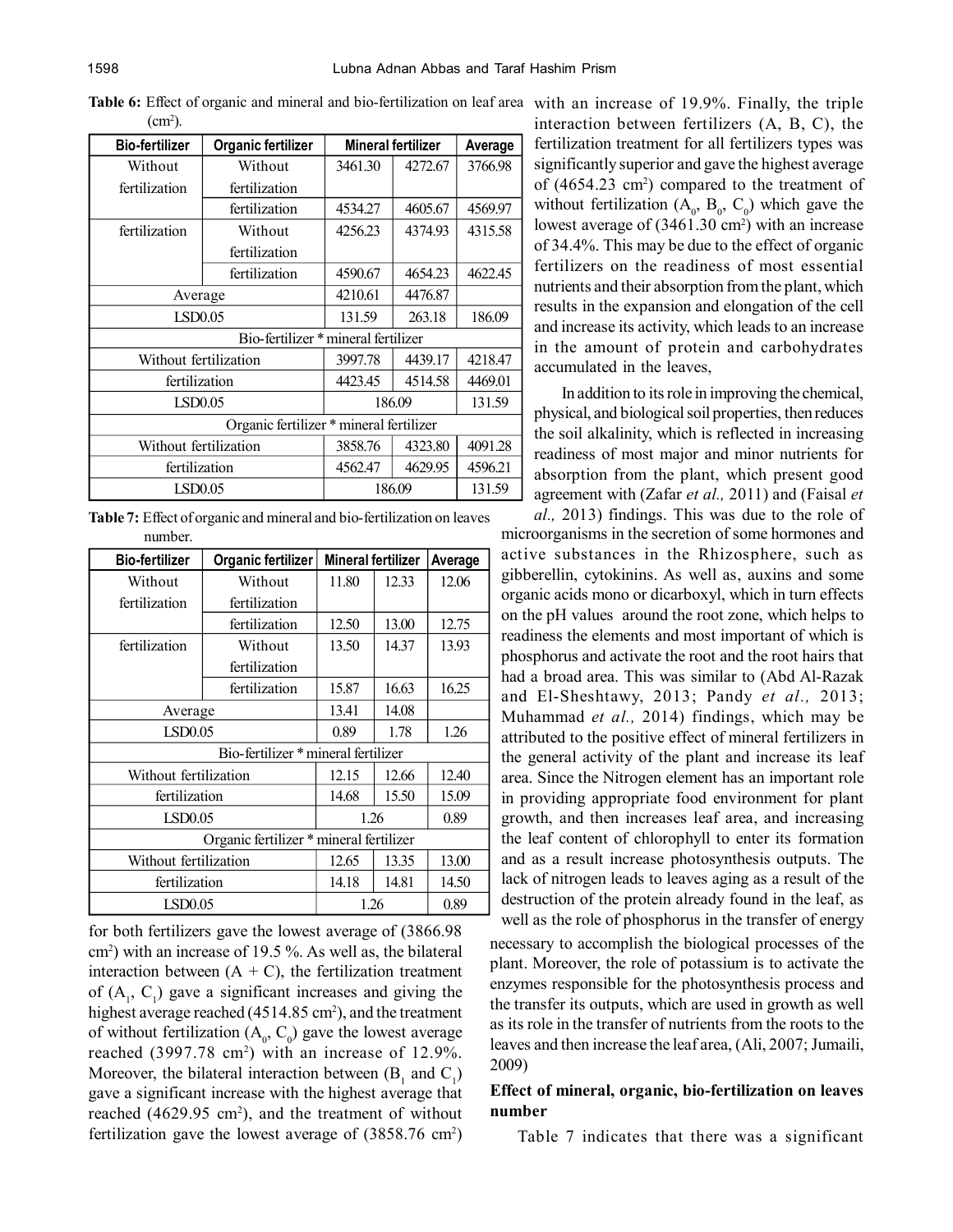| <b>Bio-fertilizer</b>                   | Organic fertilizer                  |      |      | Mineral fertilizer Average |
|-----------------------------------------|-------------------------------------|------|------|----------------------------|
| Without                                 | Without                             | 1.31 | 1.47 | 1.39                       |
| fertilization                           | fertilization                       |      |      |                            |
|                                         | fertilization                       | 1.38 | 1.24 | 1.31                       |
| fertilization                           | Without                             | 1.06 | 1.09 | 1.08                       |
|                                         | fertilization                       |      |      |                            |
|                                         | fertilization                       | 1.18 | 1.24 | 1.21                       |
| Average                                 |                                     | 1.23 | 1.26 |                            |
| LSD <sub>0.05</sub>                     |                                     | 0.14 | 0.27 | 0.19                       |
|                                         | Bio-fertilizer * mineral fertilizer |      |      |                            |
| Without fertilization                   |                                     | 1.35 | 1.36 | 1.35                       |
| fertilization                           |                                     | 1.12 | 1.17 | 1.14                       |
| LSD <sub>0.05</sub>                     |                                     | 0.19 |      | 0.14                       |
| Organic fertilizer * mineral fertilizer |                                     |      |      |                            |
| Without fertilization                   |                                     | 1.18 | 1.28 | 1.23                       |
| fertilization                           |                                     | 1.28 | 1.24 | 1.26                       |
| LSD0.05                                 |                                     |      | 0.19 | 0.14                       |

**Table 8:** Effect of organic and mineral and bio-fertilization on bilateral interaction treatments. Nitrogen percentage in leaves %.

**Table 9:** Effect of organic and mineral and bio-fertilization on Nitrogen percentage in leaves%.

| <b>Bio-fertilizer</b>                   | Organic fertilizer                  |       | Mineral fertilizer | Average |
|-----------------------------------------|-------------------------------------|-------|--------------------|---------|
| Without                                 | Without                             | 0.05  | 0.06               | 0.055   |
| fertilization                           | fertilization                       |       |                    |         |
|                                         | fertilization                       | 0.06  | 0.07               | 0.065   |
| fertilization                           | Without                             | 0.07  | 0.09               | 0.080   |
|                                         | fertilization                       |       |                    |         |
|                                         | fertilization                       | 0,09  | 0.10               | 0.095   |
|                                         | Average                             |       | 0.080              |         |
| LSD0.05                                 |                                     | 0.02  | 0.04               | 0.03    |
|                                         | Bio-fertilizer * mineral fertilizer |       |                    |         |
| Without fertilization                   |                                     | 0.055 | 0.065              | 0.06    |
| fertilization                           |                                     | 0.080 | 0.095              | 0.087   |
| LSD0.05                                 |                                     | 0.03  |                    | 0.02    |
| Organic fertilizer * mineral fertilizer |                                     |       |                    |         |
| Without fertilization                   |                                     | 0.060 | 0.075              | 0/067   |
| fertilization                           |                                     | 0.075 | 0.085              | 0.080   |
| LSD <sub>0.05</sub>                     |                                     | 0.03  |                    | 0.02    |

difference between the fertilization treatments in the effect on the number of leaves. The treatment  $A_1$  was superior and gave the highest average of (15,092) compared to the treatment  $A_0$  that gave the lowest average of (12.307) with an increase of 22.6%. Furthermore, the treatment  $B_1$  was superior and gave the highest average of (14.5) while the treatment  $B_0$  gave the lowest average of (13) with an increase of 11.5%, while no significant difference was observed between the mineral fertilization treatments. As well as, no significant differences were observed between all the

As for the triple interaction between fertilizers, there was also no significant difference between treatments. This may be due to the role of microorganisms in releasing the organic matter from their sources and the release of sufficient major and minor nutrients from the root zone and absorption by the plant from the initial stages of growth and increasing shoot. This action was reflected in increasing the photosynthesis outputs from the source (leaves) till the reproductive stage, which led to support and strengthen the grain with all the essential elements and increases its number (Narula, 2000; Swedrzynska, 2000; Barsoum and Attia, 2013). Else, this may be because the mineral fertilizers increase nutrients in the soil solution and increase the readiness for absorption from the plant, which positively reflected in the indicators of crop growth in general.

# **Effect of organic, mineral, bio-fertilization on Nitrogen percentage in leaves%**

Table 8 indicates that there was a significant difference of the treatment  $A_1$  in the effect on the nitrogen percentage, which gave the highest average of the Nitrogen percentage in leaves reached (1.35%) compared to the treatment  $A_0$  that gave the lowest average of (1.14%) with an increase of (18.4%), while the organic and mineral fertilization treatments. As well as, no significant differences were observed between for all the bilateral and triple interaction treatment. This may be due to the role of the organic matter in releasing the elements involved in its composition, especially nitrogen and phosphorus. As well as, miner nutrients then increasing their readiness in the soil and then easily absorbed by the plant, this consistent with (Blackmore, 2000; Havlin *et al.,* 2005) findings. It also may be due to the ability of microorganisms to preparation the energy sources and decomposed the organic matter, which helps to improve soil properties and reduces nitrogen losses, and this consistent with (Turan *et al.,* 2006; Khan *et al.,* 2006) findings.

# **Effect of organic, mineral bio-fertilization on Phosphorus percentage in leaves%**

Table 9 indicates that there was a significant difference of the treatment  $A_1$  in the effect on the phosphorus percentage, which gave the highest average of the Phosphorus percentage in leaves reached (0.087%) compared to the treatment  $A_0$  which gave the lowest average of  $(0.06\%)$  with an increase of  $(45\%)$ . While the organic and mineral fertilization treatments. As well as, no significant differences were observed between for all the bilateral and triple interaction treatment.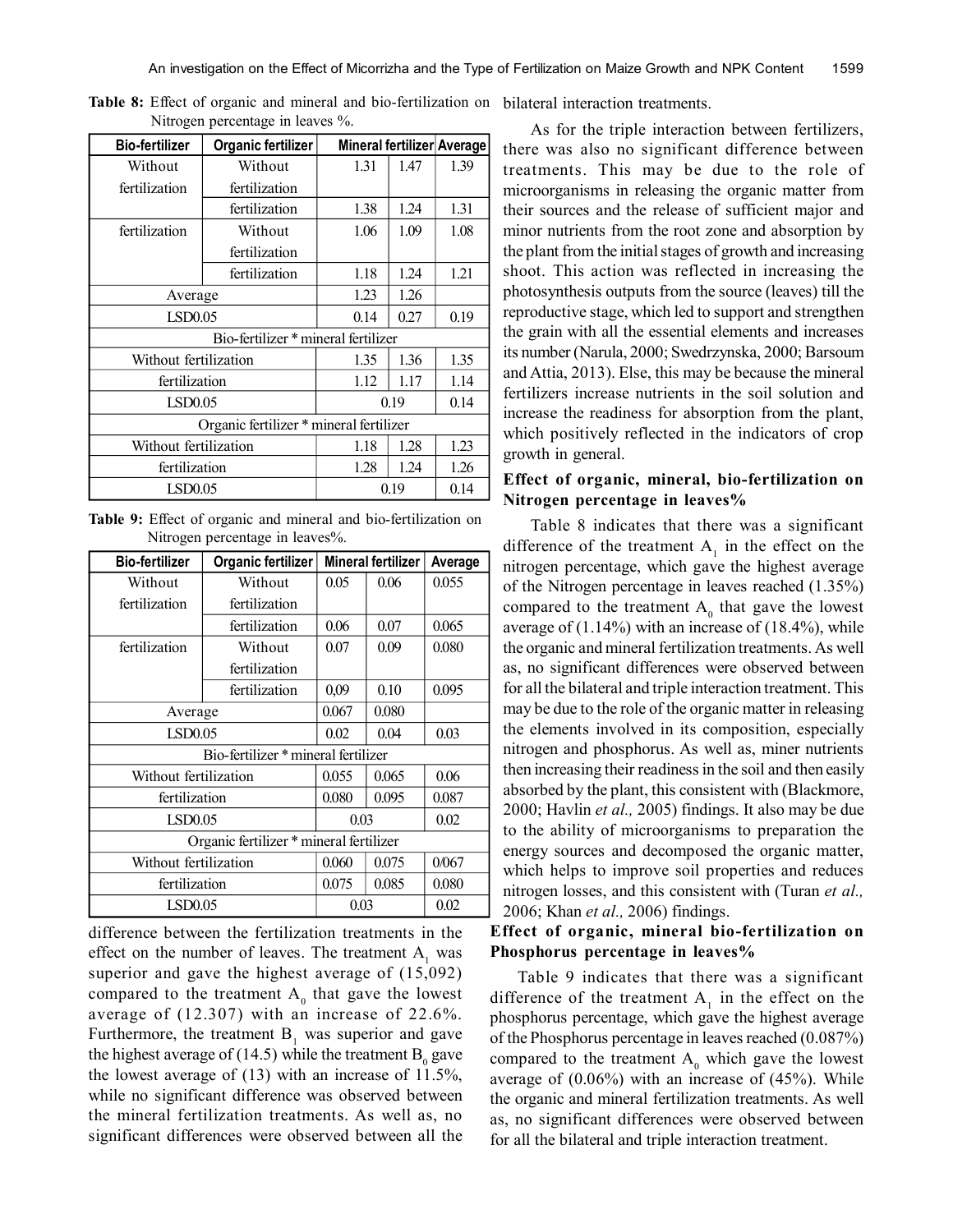| <b>Bio-fertilizer</b>                   | Organic fertilizer                 |      | <b>Mineral fertilizer</b> | Average |
|-----------------------------------------|------------------------------------|------|---------------------------|---------|
| Without                                 | Without                            | 2.20 | 2.60                      | 2.40    |
| fertilization                           | fertilization                      |      |                           |         |
|                                         | fertilization                      | 2.67 | 2.27                      | 2.97    |
| fertilization                           | Without                            | 3.27 | 3.60                      | 3.44    |
|                                         | fertilization                      |      |                           |         |
|                                         | fertilization                      | 3.50 | 3.70                      | 3.60    |
| Average                                 |                                    | 2.91 | 3.29                      |         |
| LSD <sub>0.05</sub>                     |                                    | 0.17 | 0.34                      | 0.24    |
|                                         | Biofertilizer * mineral fertilizer |      |                           |         |
| Without fertilization                   |                                    | 2.44 | 2.94                      | 2.69    |
| fertilization                           |                                    | 3.39 | 3.65                      | 3.52    |
| LSD0.05                                 |                                    | 0.24 |                           | 0.17    |
| Organic fertilizer * mineral fertilizer |                                    |      |                           |         |
| Without fertilization                   |                                    | 2.74 | 3.10                      | 2.92    |
| fertilization                           |                                    | 3.09 | 3.85                      | 3.29    |
| LSD0.05                                 |                                    |      | 0.24                      | 0.17    |

**Table 10:** Effect of organic and mineral and bio-fertilization on Potassium percentage in the leaves %.

This may be due to the positive effect of biofertilization in increasing the readiness of phosphorus in the soil and plant, in addition to the ability of fungi and bacteria in the production of growth regulators, especially gibberellins, cytokinins, auxins. This process stimulates better growth for plant and building a high dense root, which is reflected in the increased absorption of nutrients, including phosphorus this is agreed with (Dobbelaere *et al.*, 2003; Afzal *et al*., 2005). This increase may be due to the role of organic matter in stimulating the root to absorb nutrients and its impact on the phosphorus percentage in the leaves as (Kaleem *et al.,* 2009) pointed out. Additionally, this may be due to the availability of essential nutrients in mineral fertilizer, as well as, the role of bio-fertilizer in the production of organic acids that solvents phosphorus, calcium chelates compounds, phosphorus release and the role of organic matter in improving the chemical and physical soil properties, this is consistent with (Shekhar *et al.,* 2006) findings.

# **Effect of mineral, organic, bio-fertilization on Potassium percentage in leaves %**

Table 10 indicates that there was a significant difference between the fertilization treatments in the effect on the potassium percentage in the leaves. The treatment  $A_1$  was superior and gave the highest average of (3.517%) compared to the treatment  $A_0$  that gave the lowest average of (2.685 %) with an increase of 30.9%. The organic fertilization treatment  $B<sub>1</sub>$  was superior and gave the highest average of (3.285%), while the treatment  $B_0$  gave the lowest average of (2.917%) with an increase of 12.6%. Moreover, the treatment  $C_1$  was superior by giving the highest average of (3.292%) and the treatment  $C_0$  gave the lowest average of (2.91 %) with an increase of 13.1%. As for the bilateral interaction  $(A + B)$  was superior and gave the highest average of (3.6 %), while treatment  $(A_0, B_0)$  for both fertilizers gave the lowest average of (2.4 %) with an increase of 50%. Finally, no significant differences were observed between other bilateral interaction and triple interaction treatment.

This may be due to the ability of bio-fertilizers to secretion growth regulators, including hormone Indole-3-acetic acid (IAA), which stimulates the absorption of nutrients, including potassium. As well as the role of bacterial organisms in increasing the readiness of potassium and preserved it from the fix and loss processes through the secretion of some enzymes and organic acids. This role increase the readiness of nutrients, including potassium, and the role of organic matter in releasing the nutrients from its compounds, including potassium and increase its readiness and absorption from the plant, and this is consistent with (Zahir *et al.,* 2004; Naveed *et al.,* 2008) findings.

# **References**

- Abd Al-Razek and A.A. Sheshtawy (2013). Response of some wheat-varieties to bio and mineral nitrogen fertilizers. *Asian J. of Crop Sci*., **5(2):** 200-208.
- Afzal, A., A. Ashraf, A. Saeed and M. Farooq (2005). Effect of phosphate solubilizing microorganism on phosphorus uptake, yield and yield traits of wheat (*Triticum aestivum* L.). *Int. J. Agric. Biol*., **7:** 1560-8530.
- Attia, M. A. and M.S. Barsoum (2013). Effect of supplementary irrigationand bio-fertilization on wheat yield productivity under rain fed conditions. *Alex. J. Agri. Rec*., **58(2):** 149- 157. K. Ali, M. Arif, F. Shah, A. Shahzad, F. Munsif, I.A. Mian and A.A. Mian (2017). Improvement in maize (Zea mays L.) growth and quality through integrated use of biochar. *Pak. J. Bot*., **49(1):** 85.
- Blackmore, A.M.( 2000). Nitrogen Availability in M.E Sumner.(ed). HandBook of Soil Science CRC Press : 18-38.
- Bonkowski, M., W. Cheng, J. Alphei, B.S. Griffiths and S. Dechu (2000). Microbial-faunal interaction in the rhizosphere and effects on plant growth. *Eur. J. Soil Bio*., **36:**135-147.
- Dobbelaere, S., J. Vanderleydena and Y. Okon (2003). Plant growth promoting effects of diazotrophs in the rhizosphere. *Critical Reviews in Plant Sci*., **22(2):**107-149.
- Duete, R.R., T. Muraoka, E.C. Silva, P.C.O. Trivelin and E.J Ambr -osano (2008). Nitrogen fertilization management and nitrogen (N-15) utilization by corn in red latosol. *J. The Resvita Brasileira de Ciencia de Solo*, **32(1):**161- 171.
- Esmailpour, A., M. Hassanzadehdelpuei and A. Madani (2013). Impact of livestock manure, nitrogen and biofertilizer